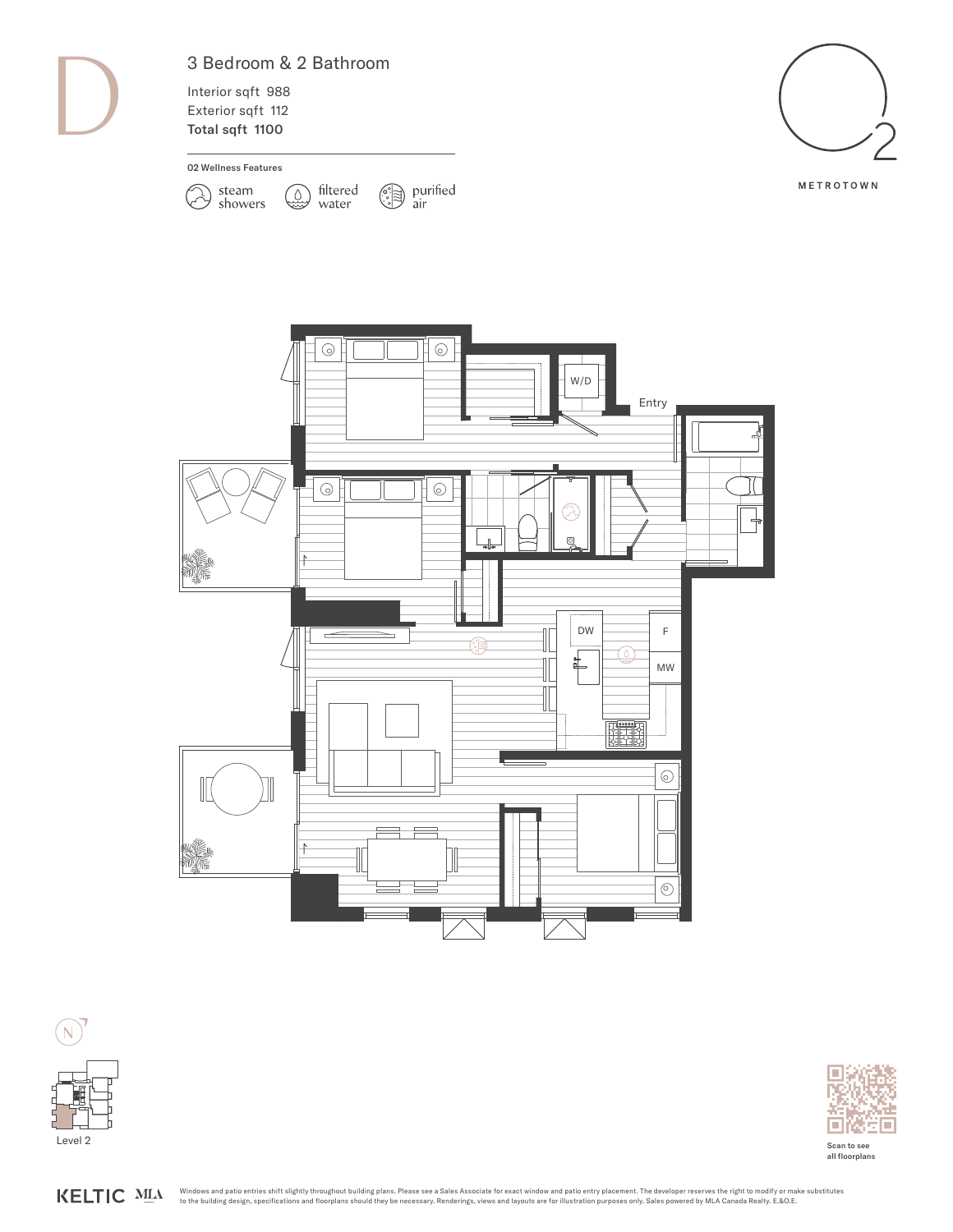

## 3 Bedroom & 2 Bathroom

Interior sqft 1031 Exterior sqft 112-248 Total sqft 1143-1279



METROTOWN



air purified air





KELTIC MLA



Scan to see all floorplans

Windows and patio entries shift slightly throughout building plans. Please see a Sales Associate for exact window and patio entry placement. The developer reserves the right to modify or make substitutes to the building design, specifications and floorplans should they be necessary. Renderings, views and layouts are for illustration purposes only. Sales powered by MLA Canada Realty. E.&O.E.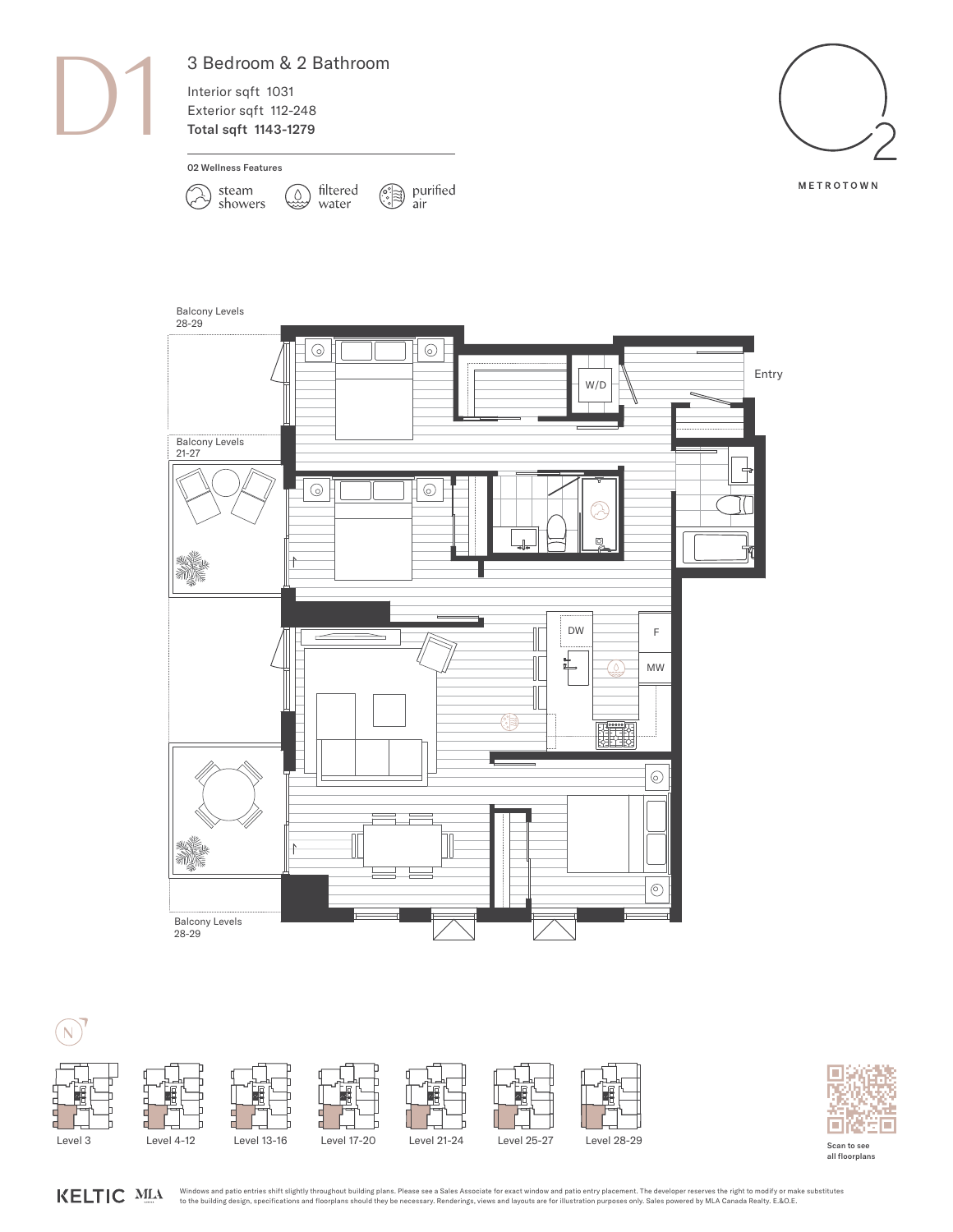

## 3 Bedroom & 2 Bathroom + Den

 $Q$ 

filtered

water

 $\circled{?}$  purified<br>air

air

Interior sqft 1202 Exterior sqft 518 Total sqft 1720

02 Wellness Features

 $\sum$ 

steam<br>showers









Level 30-PH Penthouse Collection



Scan to see all floorplans

**KELTIC MLA** 

Windows and patio entries shift slightly throughout building plans. Please see a Sales Associate for exact window and patio entry placement. The developer reserves the right to modify or make substitutes to the building design, specifications and floorplans should they be necessary. Renderings, views and layouts are for illustration purposes only. Sales powered by MLA Canada Realty. E.&O.E.